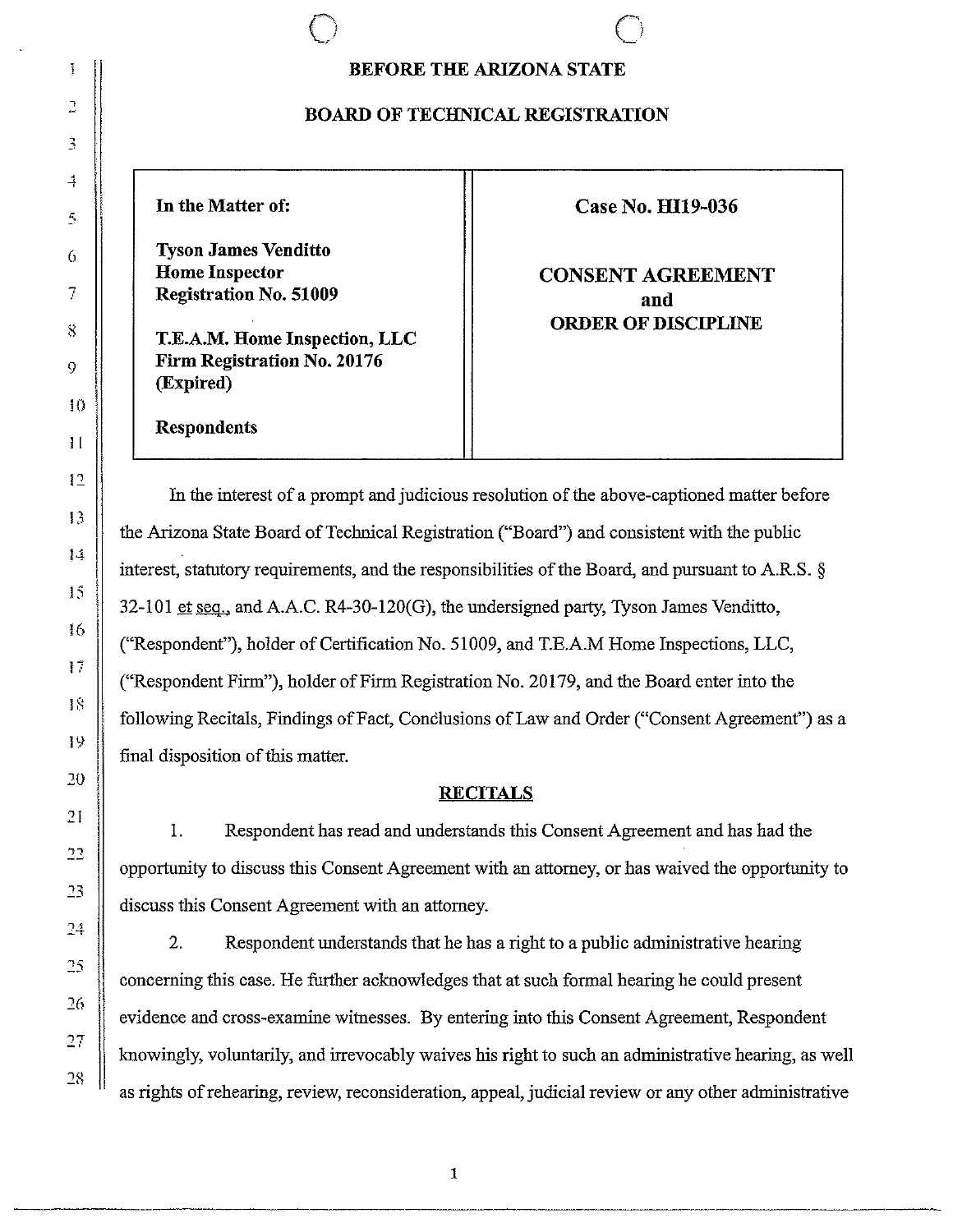and/or judicial action concerning the matters set forth herein.

3. Respondent affirmatively agrees that this Consent Agreement shall be irrevocable.

4. Respondent understands that this Consent Agreement or any part of the agreement may be considered in any future disciplinary action by the Board against him.

5. The Consent Agreement, any record prepared in this matter, all investigative materials prepared or received by the Board and all related exhibits and materials, are public records (as defined in A.RS.§ [41-158.18](https://41-158.18)) upon acceptance by the Board of this Consent Agreement and may be retained in the Board's files pertaining to this matter.

6. Respondent understands this Consent Agreement deals with Board case number HI19-036, involving allegations that Respondent engaged in conduct that would subject him to discipline under the Board's statutes and rules. The investigation into these allegations against Respondent shall be concluded upon the Board's adoption of this Consent Agreement.

7. Respondent understands that this Consent Agreement does not constitute a dismissal or resolution of any other matters currently pending before the Board, if any, and does not constitute any waiver, express or implied, of the Board's statutory authority or jurisdiction regarding any other pending or future investigation, action or proceeding.

8. Respondent also understands that acceptance of this Consent Agreement does not preclude any other agency, subdivision, or officer of this State from instituting any other civil or criminal proceedings with respect to the conduct that is the subject of this Consent Agreement.

9. Respondent acknowledges and agrees that, upon signing this Consent Agreement and returning this document to the Board's Executive Director, he may not revoke his acceptance of the Consent Agreement or make any modifications to the document regardless of whether the Consent Agreement has been signed on behalf of the Board. Any modification to this original document is ineffective and void unless mutually agreed by the parties in writing.

10. This Consent Agreement is subject to the approval of the Board and is effective only when accepted by the Board and signed on behalf of the Board. If the Board does not accept this Consent Agreement, the Board retains its authority to hold a formal administrative hearing pursuant to A.RS. § 32-128(E). In the event that the Board does not approve this Consent

Î

2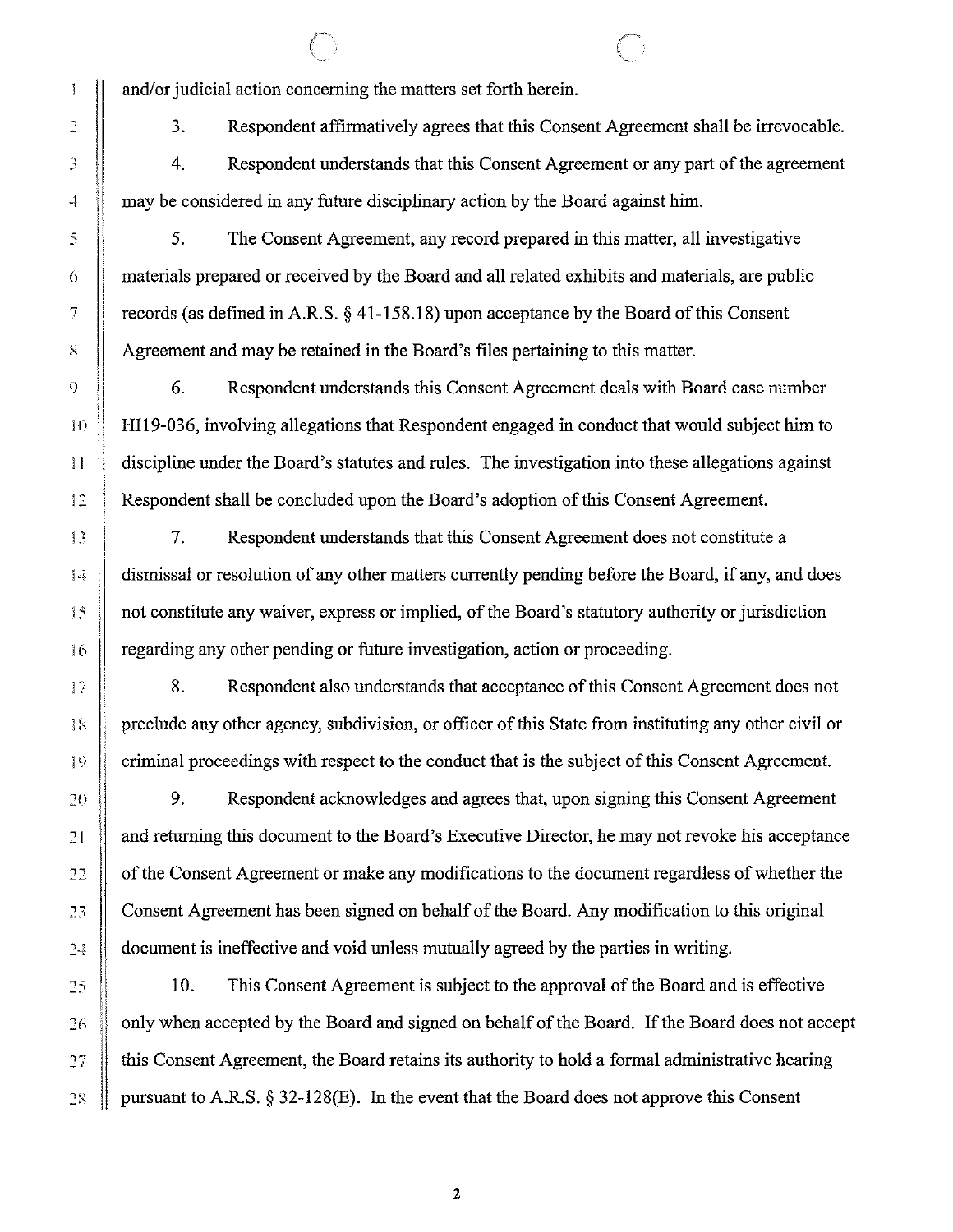Agreement, it is withdrawn and shall be of no evidentiary value and shall not be relied upon nor introduced in any action by any party, except that the parties agree that should the Board reject this Consent Agreement and this case proceeds to hearing, Respondent shall assert no claim that the Board was prejudiced by its review and discussion of this document or any records relating thereto.

11. If a court of competent jurisdiction rules that any part of this Consent Agreement is void or otherwise unenforceable, the remainder of the Consent Agreement shall remain in full force and effect.

12. Respondent understands that any violation of this Consent Agreement may result in disciplinary action, including suspension or revocation of the registration under A.R.S. § 32-150.

13. Respondent agrees that the Board will adopt the following Findings of Fact, Conclusions of Law and Order.

#### **FINDINGS OF FACT**

1. The Board is the duly constituted authority for the regulation and control of the practice of Certified Home Inspectors in the State of Arizona.

2. Respondent is the holder of Arizona Certified Home Inspector No.51009 and is Firm Principal for Respondents Firm.

3. On January 25, 2018, Respondent Firm Registration No. 20176, expired.

4. On March 13, 2019, The Board received a complaint alleging Respondent Firm was performing Home Inspections without Firm Registration.

5. On March 27, 2019, Respondent contacted Board staff and admitted that his Firm Registration No. 20176, did expire on January 25, 2018. Respondent stated that it was an oversight that Respondent Firm continued to Practice without a current Firm Registration.

### **CONCLUSIONS OF LAW**

1. The Board has jurisdiction in this matter pursuant to A.R.S. § 32-101, et seq.

2. The conduct alleged in the Findings of Fact constitutes grounds for discipline pursuant to A.R.S. § 32-141, in that Respondent Firm, practiced a Board-regulated profession without firm registration since January 25, 2018.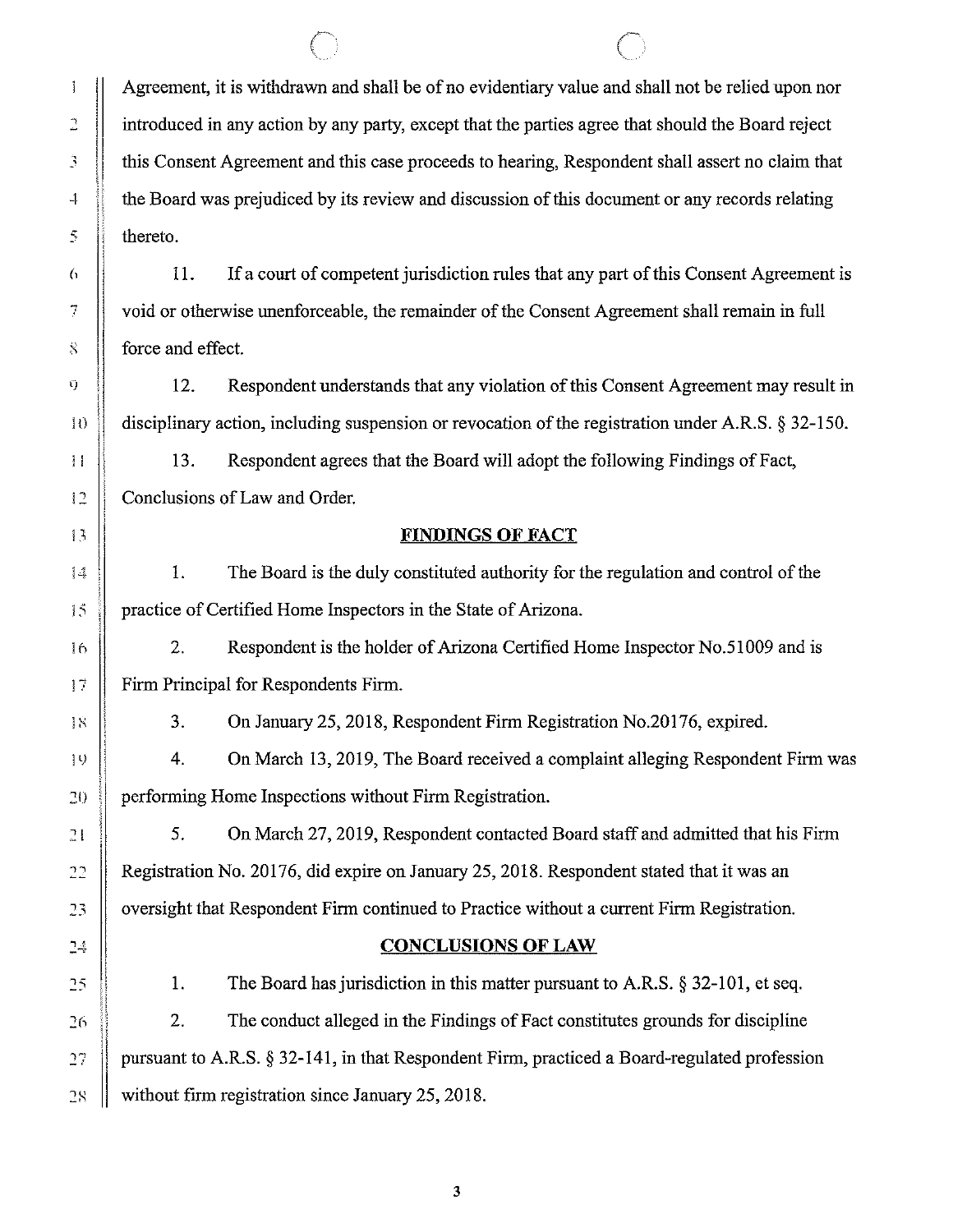#### **ORDER**

Based on the foregoing Findings of Fact and Conclusions of Law, the Board issues the following Order:

I. LETTER OF REPRIMAND. Respondent is hereby issued a Letter of Reprimand. 2. ADMINISTRATIVE PENALTY. Within Thirty (30) days from the effective date of this Consent Agreement, Respondent shall pay an administrative penalty of Three Hundred Dollars (\$300.00) by certified check or money order made payable to the State of Arizona Board of Technical Registration.

3. COST OF INVESTIGATION. Within Thirty (30) from the effective date of this Consent Agreement, Respondent shall pay the cost of investigation of this case to the Board in the amount of One Hundred Ten Dollars (\$110.00) by certified check or money order made payable to the State of Arizona Board of Technical Registration, according to the provisions of A.R.S. § 32-128(H).

4. OBEY ALL LAWS. Respondent shall obey all federal, state and local laws, as well as, all rules governing the practice of Home Inspections in the State of Arizona. The Board shall consider any violation of this paragraph to be a separate violation of the rules and statutes governing the Arizona Board of Technical Registration. The Board may also consider Respondent's non-compliance with this Order as a separate violation of A.R.S. § 32-150.

5. RENEWAL OF REGISTRATION. Respondent and Respondent Firm shall timely renew their Arizona registration as a Home Inspector and Home Inspection Firm, and timely pay all required registration fees.

6. EFFECTIVE DATE. The effective date of this Consent Agreement is the date the Respondent and Board sign the Consent Agreement. If the dates are different, the effective date is the later of the two dates.

7. COSTS OF COMPLIANCE. Respondent shall pay all costs associated with complying with this Consent Agreement.

8. NONCOMPLIANCE. If Respondent violates this Order in any way or fails to fulfill the requirements of this Order, the Board, after giving notice and the opportunity to be

4